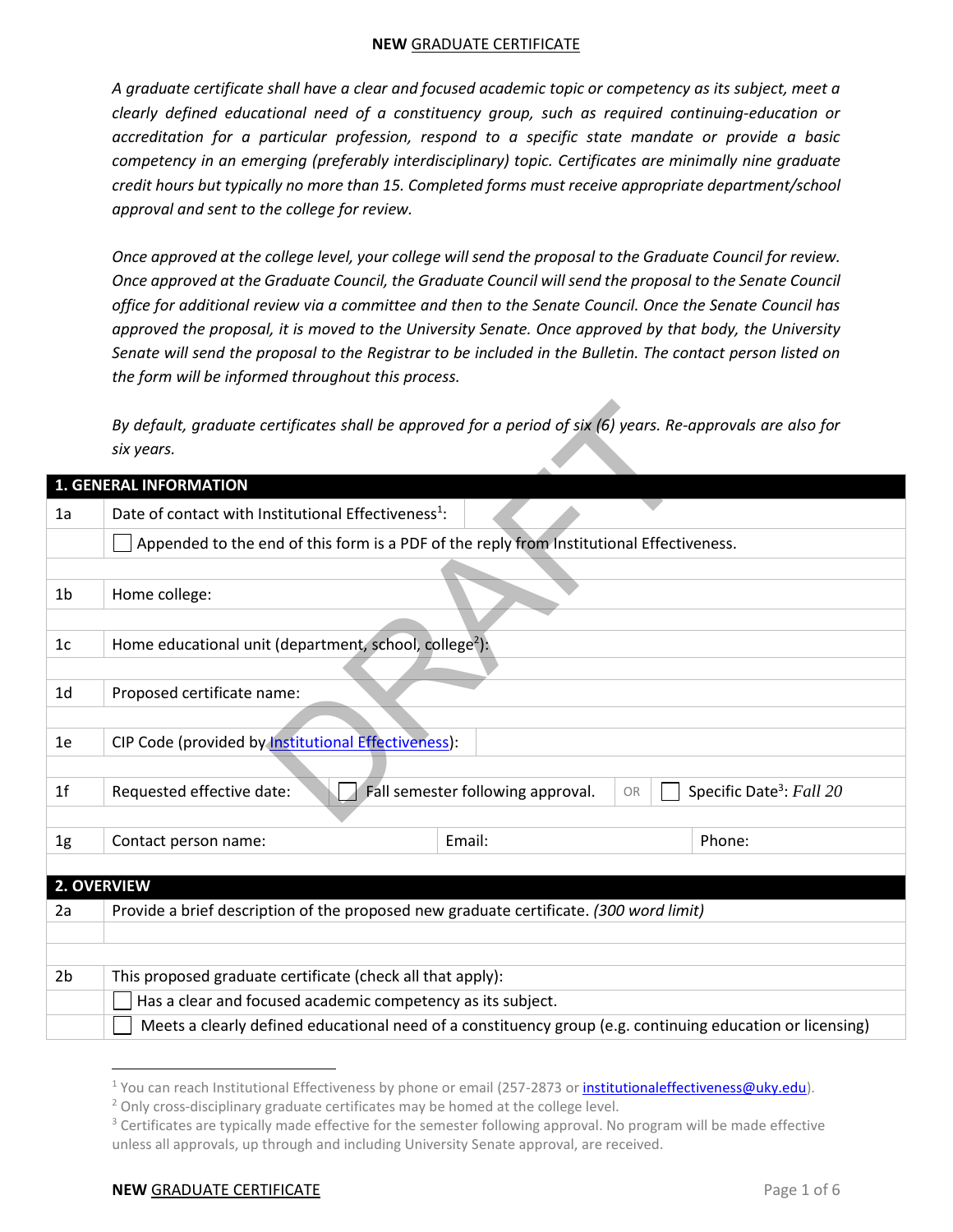|                                                                                                             | Responds to a specific state mandate.                                                                                                                                                                                                              |                                                                |                                                                                                |                                                                                                                      |  |
|-------------------------------------------------------------------------------------------------------------|----------------------------------------------------------------------------------------------------------------------------------------------------------------------------------------------------------------------------------------------------|----------------------------------------------------------------|------------------------------------------------------------------------------------------------|----------------------------------------------------------------------------------------------------------------------|--|
|                                                                                                             | Provides a basic competency in an emerging, preferably interdisciplinary, topic.                                                                                                                                                                   |                                                                |                                                                                                |                                                                                                                      |  |
|                                                                                                             |                                                                                                                                                                                                                                                    |                                                                |                                                                                                |                                                                                                                      |  |
| 2c                                                                                                          |                                                                                                                                                                                                                                                    |                                                                | Affiliation. Is the graduate certificate affiliated with a degree program? (related to 3c)     | No<br>Yes                                                                                                            |  |
|                                                                                                             | If "yes," include a brief statement of how it will complement the program. If "no," incorporate a statement as to<br>how it will provide an opportunity for a student to gain knowledge or skills not already available at UK. (300<br>word limit) |                                                                |                                                                                                |                                                                                                                      |  |
|                                                                                                             |                                                                                                                                                                                                                                                    |                                                                |                                                                                                |                                                                                                                      |  |
|                                                                                                             |                                                                                                                                                                                                                                                    |                                                                |                                                                                                |                                                                                                                      |  |
| 2d                                                                                                          |                                                                                                                                                                                                                                                    | Duplication. Are there similar regional or national offerings? |                                                                                                | Yes<br>No <sub>1</sub>                                                                                               |  |
|                                                                                                             |                                                                                                                                                                                                                                                    |                                                                |                                                                                                | If "Yes," explain how the proposed certificate will or will not compete with similar regional or national offerings. |  |
|                                                                                                             |                                                                                                                                                                                                                                                    |                                                                |                                                                                                |                                                                                                                      |  |
|                                                                                                             |                                                                                                                                                                                                                                                    |                                                                |                                                                                                |                                                                                                                      |  |
| 2e                                                                                                          | Rationale and Demand. State the rationale for the new graduate certificate and explain the need for it (e.g.<br>market demand, student requests, state mandate, interdisciplinary topic). (400 word limit)                                         |                                                                |                                                                                                |                                                                                                                      |  |
|                                                                                                             |                                                                                                                                                                                                                                                    |                                                                |                                                                                                |                                                                                                                      |  |
|                                                                                                             |                                                                                                                                                                                                                                                    |                                                                |                                                                                                |                                                                                                                      |  |
| 2f                                                                                                          |                                                                                                                                                                                                                                                    |                                                                | Target student population. Check the box(es) that apply to the target student population.      |                                                                                                                      |  |
|                                                                                                             |                                                                                                                                                                                                                                                    | Currently enrolled graduate students.                          |                                                                                                |                                                                                                                      |  |
|                                                                                                             | Post-baccalaureate students.                                                                                                                                                                                                                       |                                                                |                                                                                                |                                                                                                                      |  |
|                                                                                                             |                                                                                                                                                                                                                                                    |                                                                |                                                                                                |                                                                                                                      |  |
| 2g                                                                                                          |                                                                                                                                                                                                                                                    |                                                                | Describe the demographics of the intended audience. (150 word limit)                           |                                                                                                                      |  |
|                                                                                                             |                                                                                                                                                                                                                                                    |                                                                |                                                                                                |                                                                                                                      |  |
|                                                                                                             |                                                                                                                                                                                                                                                    |                                                                |                                                                                                |                                                                                                                      |  |
| 2h                                                                                                          |                                                                                                                                                                                                                                                    |                                                                | Projected enrollment. What are the enrollment projections for the first three years?           |                                                                                                                      |  |
|                                                                                                             |                                                                                                                                                                                                                                                    | Year 1                                                         | Year <sub>2</sub>                                                                              | Year <sub>3</sub>                                                                                                    |  |
|                                                                                                             |                                                                                                                                                                                                                                                    |                                                                | $(Yr. 1$ continuing + new                                                                      | (Yrs. 1 and 2 continuing $+$                                                                                         |  |
|                                                                                                             |                                                                                                                                                                                                                                                    |                                                                | entering)                                                                                      | new entering)                                                                                                        |  |
|                                                                                                             | Number of Students                                                                                                                                                                                                                                 |                                                                |                                                                                                |                                                                                                                      |  |
|                                                                                                             |                                                                                                                                                                                                                                                    |                                                                |                                                                                                |                                                                                                                      |  |
| Distance learning (DL). Initially, will any portion of the graduate certificate be offered<br>2i<br>via DL? |                                                                                                                                                                                                                                                    |                                                                | No<br>Yes $\vert$                                                                              |                                                                                                                      |  |
|                                                                                                             |                                                                                                                                                                                                                                                    |                                                                | If "Yes," please indicate below the percentage of the certificate that will be offered via DL. |                                                                                                                      |  |
|                                                                                                             | 1% - 24%                                                                                                                                                                                                                                           | 25% - 49%                                                      | 50% - 74%                                                                                      | 75 - 99%<br>100%                                                                                                     |  |
|                                                                                                             |                                                                                                                                                                                                                                                    |                                                                |                                                                                                |                                                                                                                      |  |
|                                                                                                             | If "Yes," describe the DL course(s) in detail, including the number of required DL courses. (300 word limit)                                                                                                                                       |                                                                |                                                                                                |                                                                                                                      |  |
|                                                                                                             |                                                                                                                                                                                                                                                    |                                                                |                                                                                                |                                                                                                                      |  |
|                                                                                                             |                                                                                                                                                                                                                                                    |                                                                |                                                                                                |                                                                                                                      |  |
|                                                                                                             | <b>3. ADMINISTRATION AND RESOURCES</b>                                                                                                                                                                                                             |                                                                |                                                                                                |                                                                                                                      |  |
| 3a                                                                                                          | Administration. Describe how the proposed graduate certificate will be administered, including admissions,<br>student advising, retention, etc. (150 word limit)                                                                                   |                                                                |                                                                                                |                                                                                                                      |  |
|                                                                                                             |                                                                                                                                                                                                                                                    |                                                                |                                                                                                |                                                                                                                      |  |
|                                                                                                             |                                                                                                                                                                                                                                                    |                                                                |                                                                                                |                                                                                                                      |  |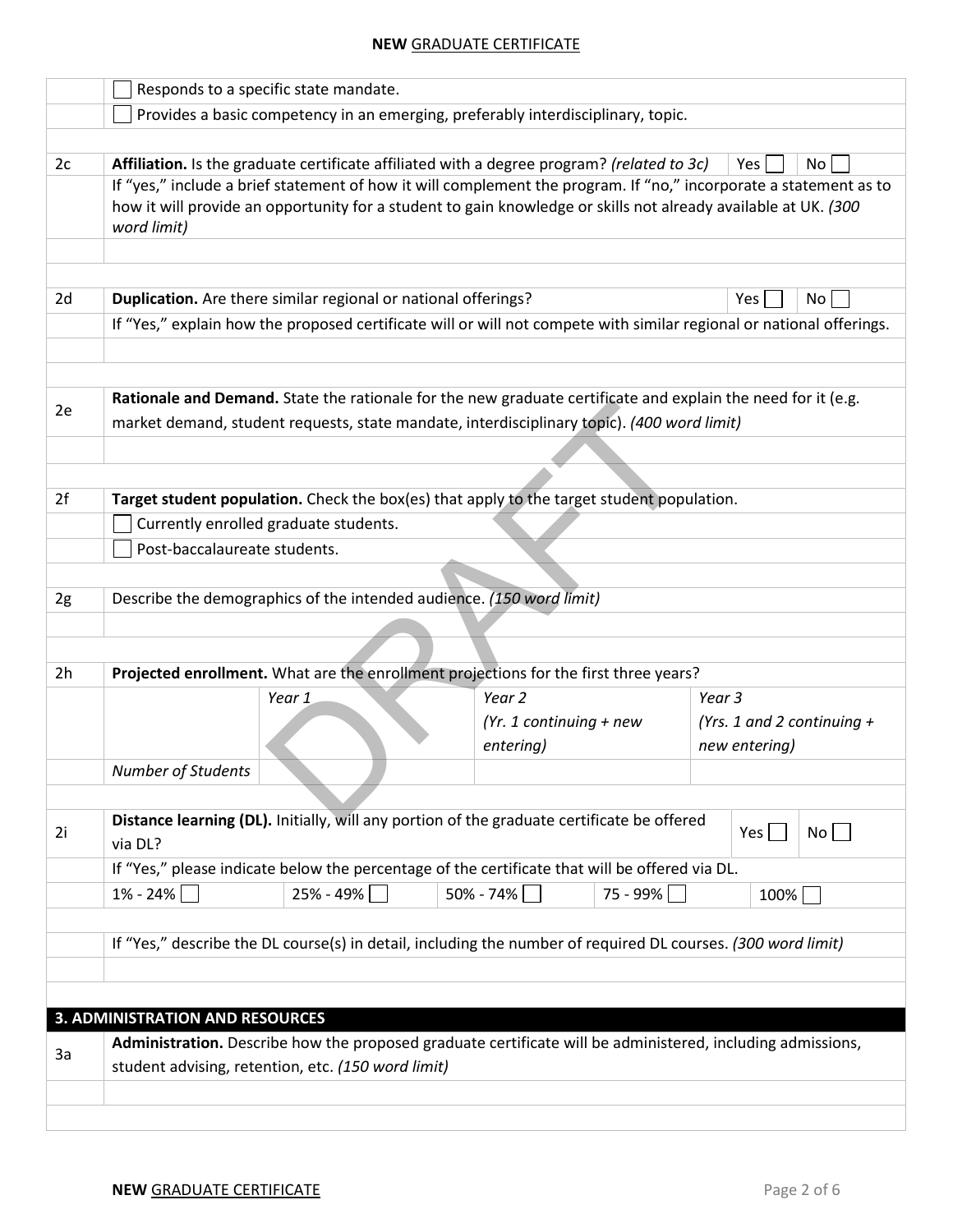|                  | Faculty of Record and Certificate Director. (related to 2c) The faculty of record consists of the graduate                                                                                                              |     |    |  |  |
|------------------|-------------------------------------------------------------------------------------------------------------------------------------------------------------------------------------------------------------------------|-----|----|--|--|
|                  | certificate director and other faculty who will be responsible for planning and participating in the certificate                                                                                                        |     |    |  |  |
| 3b               | program. The director must be a member of the Graduate Faculty of the University and is appointed by the dean                                                                                                           |     |    |  |  |
|                  | of the Graduate School. The faculty of record must be comprised of three or more faculty. At least three                                                                                                                |     |    |  |  |
|                  | members of the graduate certificate's faculty of record must be members of the Graduate Faculty.                                                                                                                        |     |    |  |  |
|                  |                                                                                                                                                                                                                         |     |    |  |  |
|                  | The graduate certificate is affiliated with a degree program.                                                                                                                                                           | Yes | No |  |  |
|                  | If "Yes," list the name of the affiliated degree program below. If "No," describe below the process for identifying                                                                                                     |     |    |  |  |
|                  | the faculty of record and the certificate director, including selection criteria, term of service, and method for                                                                                                       |     |    |  |  |
|                  | adding and removing members. (150 word limit)                                                                                                                                                                           |     |    |  |  |
|                  |                                                                                                                                                                                                                         |     |    |  |  |
|                  |                                                                                                                                                                                                                         |     |    |  |  |
| 3c               | Course utilization. Will this graduate certificate include courses from another unit(s)?                                                                                                                                | Yes | No |  |  |
|                  | If "Yes," two pieces of supporting documentation are required.                                                                                                                                                          |     |    |  |  |
|                  |                                                                                                                                                                                                                         |     |    |  |  |
|                  | Check to confirm that appended to the end of this form is a letter of support from the other units'                                                                                                                     |     |    |  |  |
|                  | chair/director <sup>4</sup> from which individual courses will be used. The letter must include demonstration of true                                                                                                   |     |    |  |  |
|                  | collaboration between multiple units <sup>5</sup> and impact on the course's use on the home educational unit.                                                                                                          |     |    |  |  |
|                  | Check to confirm that appended to the end of this form is verification that the chair/director of the other                                                                                                             |     |    |  |  |
|                  | unit has consent from the faculty members of the unit. This typically takes the form of meeting minutes.                                                                                                                |     |    |  |  |
|                  |                                                                                                                                                                                                                         |     |    |  |  |
|                  | Financial Resources. What are the (non-course) resource implications for the proposed graduate certificate,                                                                                                             |     |    |  |  |
| 3d               | including any projected budget needs? (300 word limit)                                                                                                                                                                  |     |    |  |  |
|                  |                                                                                                                                                                                                                         |     |    |  |  |
|                  |                                                                                                                                                                                                                         |     |    |  |  |
|                  | Other Resources. Will the proposed certificate utilize resources (e.g. departmentally                                                                                                                                   |     |    |  |  |
| 3e               | controlled equipment or lab space) from additional units/programs?                                                                                                                                                      | Yes | No |  |  |
|                  | If "Yes," identify the other resources that will be shared. (150 word limit)                                                                                                                                            |     |    |  |  |
|                  |                                                                                                                                                                                                                         |     |    |  |  |
|                  |                                                                                                                                                                                                                         |     |    |  |  |
|                  | If "Yes," two pieces of supporting documentation are required.                                                                                                                                                          |     |    |  |  |
|                  |                                                                                                                                                                                                                         |     |    |  |  |
|                  | Check to confirm that appended to the end of this form is a letter of support from the appropriate                                                                                                                      |     |    |  |  |
|                  | chair/director <sup>4</sup> of the unit whose "other resources" will be used.                                                                                                                                           |     |    |  |  |
|                  |                                                                                                                                                                                                                         |     |    |  |  |
|                  |                                                                                                                                                                                                                         |     |    |  |  |
|                  |                                                                                                                                                                                                                         |     |    |  |  |
|                  |                                                                                                                                                                                                                         |     |    |  |  |
|                  |                                                                                                                                                                                                                         |     |    |  |  |
| 4a               |                                                                                                                                                                                                                         |     | No |  |  |
|                  | If "Yes," describe how the new certificate will complement these existing UK offerings. (250 word limit)                                                                                                                |     |    |  |  |
|                  |                                                                                                                                                                                                                         |     |    |  |  |
|                  | If "Yes," two pieces of supporting documentation are required.                                                                                                                                                          |     |    |  |  |
|                  | Check to confirm that appended to the end of this form is verification that the chair/director of the other<br>unit has consent from the faculty members of the unit. This typically takes the form of meeting minutes. |     |    |  |  |
| <b>4. IMPACT</b> |                                                                                                                                                                                                                         |     |    |  |  |
|                  | Other related programs. Are there any related UK programs and certificates?                                                                                                                                             | Yes |    |  |  |
|                  |                                                                                                                                                                                                                         |     |    |  |  |
|                  |                                                                                                                                                                                                                         |     |    |  |  |
|                  |                                                                                                                                                                                                                         |     |    |  |  |
|                  |                                                                                                                                                                                                                         |     |    |  |  |

 4 A dean may submit a letter only when there is no educational unit below the college level, i.e. there is no department/school.

<sup>&</sup>lt;sup>5</sup> Show evidence of detailed collaborative consultation with such units early in the process.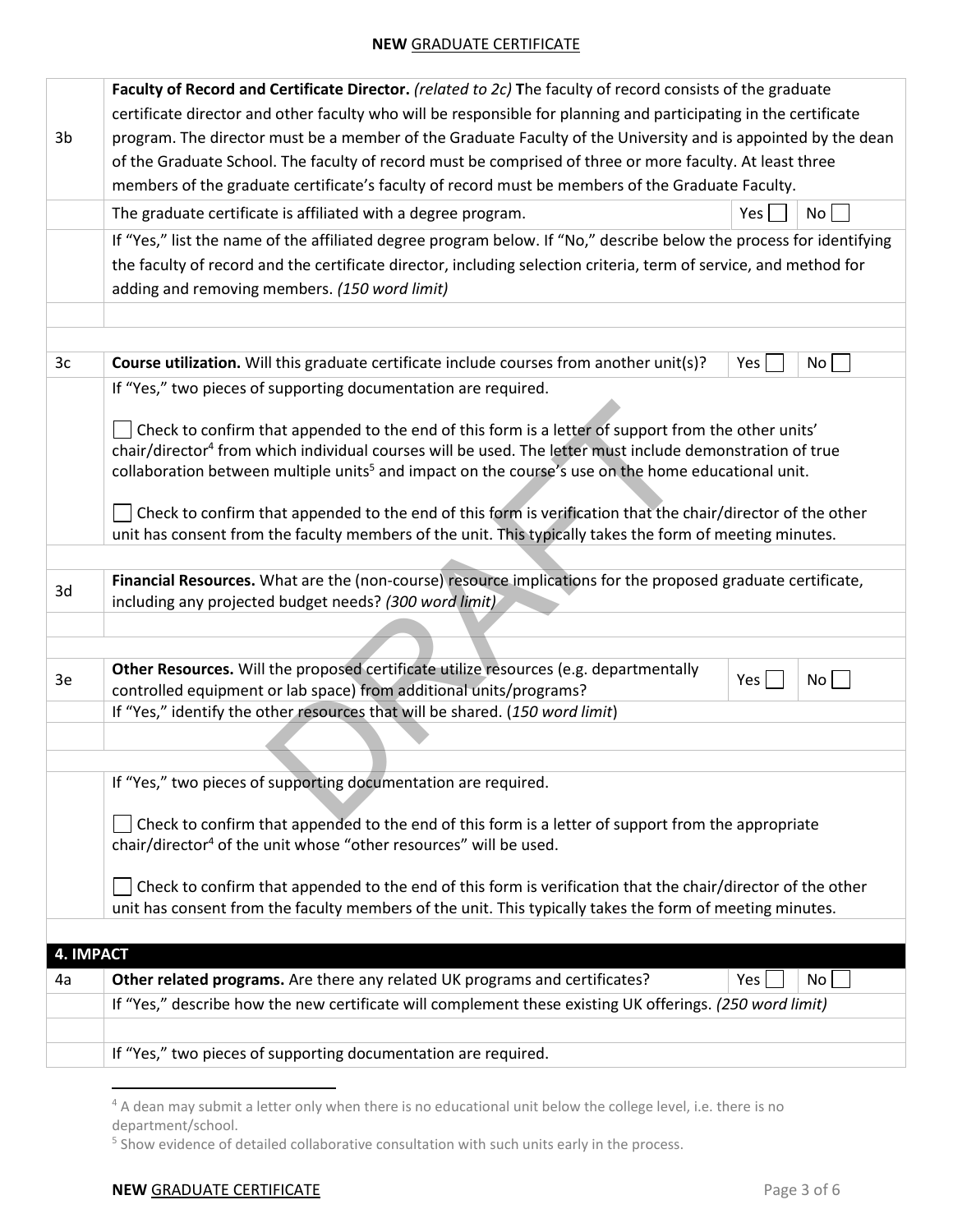| $\Box$ Check to confirm that appended to the end of this form is a letter of support from each potentially-affected |
|---------------------------------------------------------------------------------------------------------------------|
| academic unit administrators.                                                                                       |

Check to confirm that appended to the end of this form is verification that the chair/director has input from the faculty members of the unit. This typically takes the form of meeting minutes.

### **5. ADMISSIONS CRITERIA AND CURRICULUM STRUCTURE**

5a **Admissions criteria.** List the admissions criteria for the proposed graduate certificate. *(150 word limit)*

| 5b                                        | Core courses. List the required core courses below.                                                                                                                                  |               |                            |  |
|-------------------------------------------|--------------------------------------------------------------------------------------------------------------------------------------------------------------------------------------|---------------|----------------------------|--|
| Prefix &<br><b>Course Title</b><br>Number |                                                                                                                                                                                      | Credit<br>Hrs | Course Status <sup>6</sup> |  |
|                                           |                                                                                                                                                                                      |               | Select one                 |  |
|                                           |                                                                                                                                                                                      |               | Select one                 |  |
|                                           |                                                                                                                                                                                      |               | Select one                 |  |
|                                           |                                                                                                                                                                                      |               | Select one                 |  |
|                                           |                                                                                                                                                                                      |               | Select one                 |  |
|                                           | <b>Total Credit Hours of Core Courses:</b>                                                                                                                                           |               |                            |  |
|                                           |                                                                                                                                                                                      |               |                            |  |
| 5c                                        | Elective courses. List the electives below.                                                                                                                                          |               |                            |  |
| Prefix &<br>Number                        | <b>Course Title</b>                                                                                                                                                                  | Credit<br>Hrs | Course Status <sup>7</sup> |  |
|                                           |                                                                                                                                                                                      |               | Select one                 |  |
|                                           |                                                                                                                                                                                      |               | Select one                 |  |
|                                           |                                                                                                                                                                                      |               | Select one                 |  |
|                                           |                                                                                                                                                                                      |               | Select one                 |  |
|                                           |                                                                                                                                                                                      |               | Select one                 |  |
|                                           |                                                                                                                                                                                      |               | Select one                 |  |
|                                           |                                                                                                                                                                                      |               |                            |  |
| 5d                                        | Are there any other requirements for the graduate certificate? If "Yes," note below.<br>$No \Box$<br>$Yes \mid \mid$<br>(150 word limit)                                             |               |                            |  |
|                                           |                                                                                                                                                                                      |               |                            |  |
|                                           |                                                                                                                                                                                      |               |                            |  |
| 5e                                        | Is there any other narrative about the graduate certificate that should be included in<br>$Yes \mid \mid$<br>$No$    <br>the Bulletin? If "Yes," please note below. (300 word limit) |               |                            |  |
|                                           |                                                                                                                                                                                      |               |                            |  |
|                                           |                                                                                                                                                                                      |               |                            |  |

 $\overline{\phantom{a}}$ 

<sup>&</sup>lt;sup>6</sup> Use the drop-down list to indicate if the course is a new course ("new"), an existing course that will change

<sup>(&</sup>quot;change"), or if the course is an existing course that will not change ("no change").

<sup>&</sup>lt;sup>7</sup> Use the drop-down list to indicate if the course is a new course ("new"), an existing course that will change ("change"), or if the course is an existing course that will not change ("no change").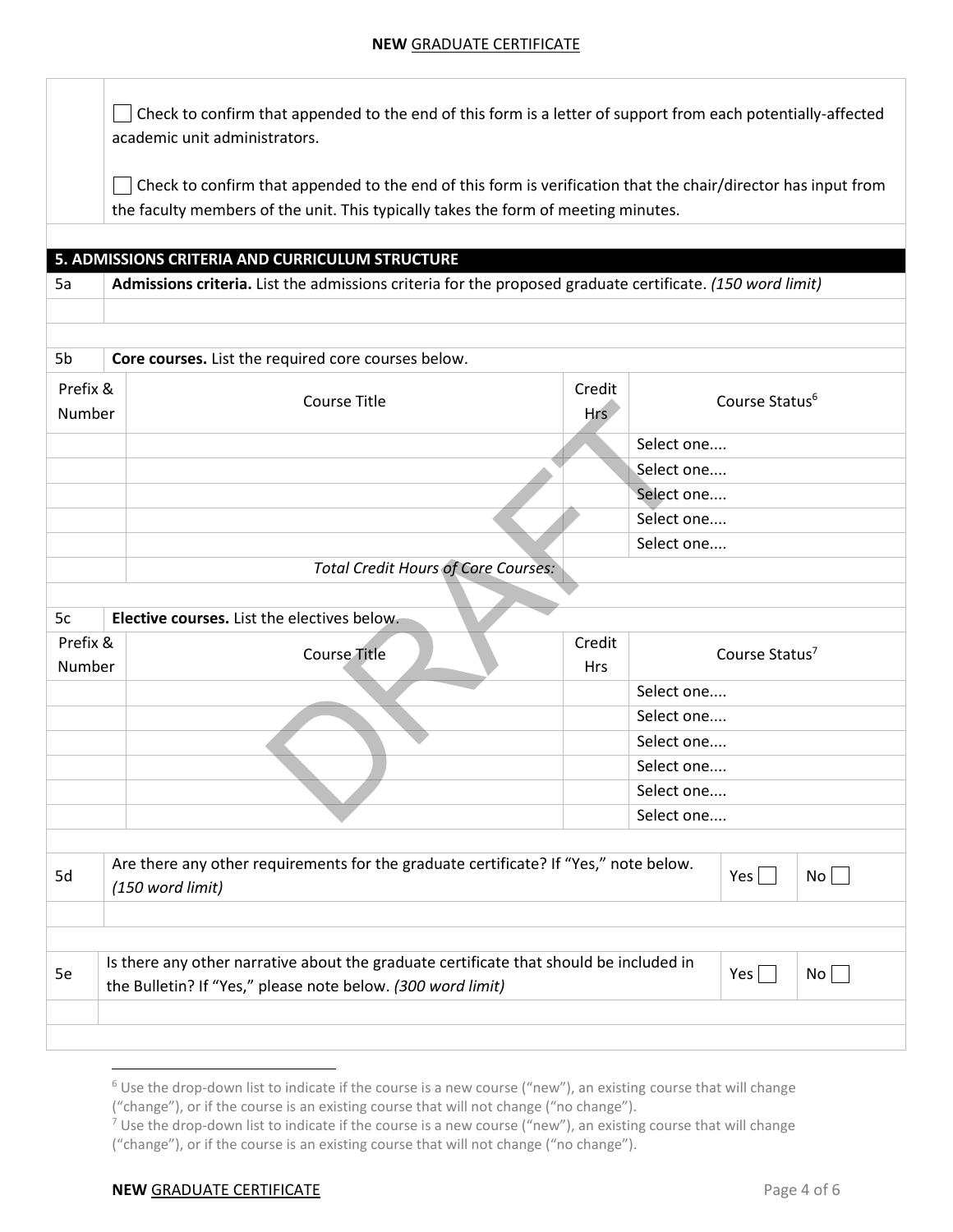|    | <b>6. ASSESSMENT</b>                                                                                        |                 |                                                                                                                             |  |  |
|----|-------------------------------------------------------------------------------------------------------------|-----------------|-----------------------------------------------------------------------------------------------------------------------------|--|--|
|    |                                                                                                             |                 | Student learning outcomes. Please provide the student learning outcomes for the graduate certificate. List the              |  |  |
| 6a | knowledge, competencies, and skills (learning outcomes) students will be able to do upon completion. (Use   |                 |                                                                                                                             |  |  |
|    | action verbs, not simply "understand.") (250 word limit)                                                    |                 |                                                                                                                             |  |  |
|    |                                                                                                             |                 |                                                                                                                             |  |  |
|    |                                                                                                             |                 |                                                                                                                             |  |  |
|    |                                                                                                             |                 | Student learning outcome (SLO) assessment. How and when will student learning outcomes be assessed? Please                  |  |  |
|    | map proposed measures to the SLOs they are intended to assess. Do not use grades or indirect measures (e.g. |                 |                                                                                                                             |  |  |
| 6b | focus groups, surveys) as the sole method. Measures likely include artifacts such as course-embedded        |                 |                                                                                                                             |  |  |
|    |                                                                                                             |                 | assessment (e.g., portfolios, research papers or oral presentations); and course-embedded test items (embedded              |  |  |
|    |                                                                                                             |                 | test questions, licensure/certification testing, nationally or state-normed exams). (300 word limit)                        |  |  |
|    |                                                                                                             |                 |                                                                                                                             |  |  |
|    |                                                                                                             |                 |                                                                                                                             |  |  |
|    |                                                                                                             |                 | Certificate outcome assessment <sup>8</sup> . Describe evaluation procedures for the proposed graduate certificate. Include |  |  |
| 6c |                                                                                                             |                 | how the faculty of record will determine whether the program is a success or a failure. List the benchmarks, the            |  |  |
|    |                                                                                                             |                 | assessment tools, and the plan of action if the program does not meet its objectives. (250 word limit)                      |  |  |
|    |                                                                                                             |                 |                                                                                                                             |  |  |
|    | 7. OTHER INFORMATION                                                                                        |                 |                                                                                                                             |  |  |
| 7a |                                                                                                             |                 | Is there any other information about the graduate certificate to add? (150 word limit)                                      |  |  |
|    |                                                                                                             |                 |                                                                                                                             |  |  |
|    |                                                                                                             |                 |                                                                                                                             |  |  |
|    | 8. APPROVALS/REVIEWS                                                                                        |                 |                                                                                                                             |  |  |
|    |                                                                                                             |                 | Information below does not supersede the requirement for individual letters of support from educational unit                |  |  |
|    |                                                                                                             |                 | administrators and verification of faculty support (typically takes the form of meeting minutes).                           |  |  |
|    | <b>Reviewing Group</b>                                                                                      | <b>Date</b>     |                                                                                                                             |  |  |
|    | <b>Name</b>                                                                                                 | <b>Approved</b> | <b>Contact Person Name/Phone/Email</b>                                                                                      |  |  |
| 8a | (Within College)                                                                                            |                 |                                                                                                                             |  |  |
|    |                                                                                                             |                 |                                                                                                                             |  |  |
|    |                                                                                                             |                 |                                                                                                                             |  |  |
|    |                                                                                                             |                 |                                                                                                                             |  |  |
|    |                                                                                                             |                 | $\sqrt{2}$                                                                                                                  |  |  |
|    |                                                                                                             |                 |                                                                                                                             |  |  |
| 8b | (Collaborating and/or Affected Units)                                                                       |                 |                                                                                                                             |  |  |
|    |                                                                                                             |                 | Τ<br>Ϊ                                                                                                                      |  |  |
|    |                                                                                                             |                 |                                                                                                                             |  |  |
|    |                                                                                                             |                 |                                                                                                                             |  |  |
|    |                                                                                                             |                 |                                                                                                                             |  |  |
|    |                                                                                                             |                 |                                                                                                                             |  |  |
|    |                                                                                                             |                 |                                                                                                                             |  |  |
|    |                                                                                                             |                 |                                                                                                                             |  |  |
|    |                                                                                                             |                 |                                                                                                                             |  |  |

 $\overline{a}$ 

<sup>&</sup>lt;sup>8</sup> This is a plan of how the certificate will be assessed, which is different from assessing student learning outcomes.